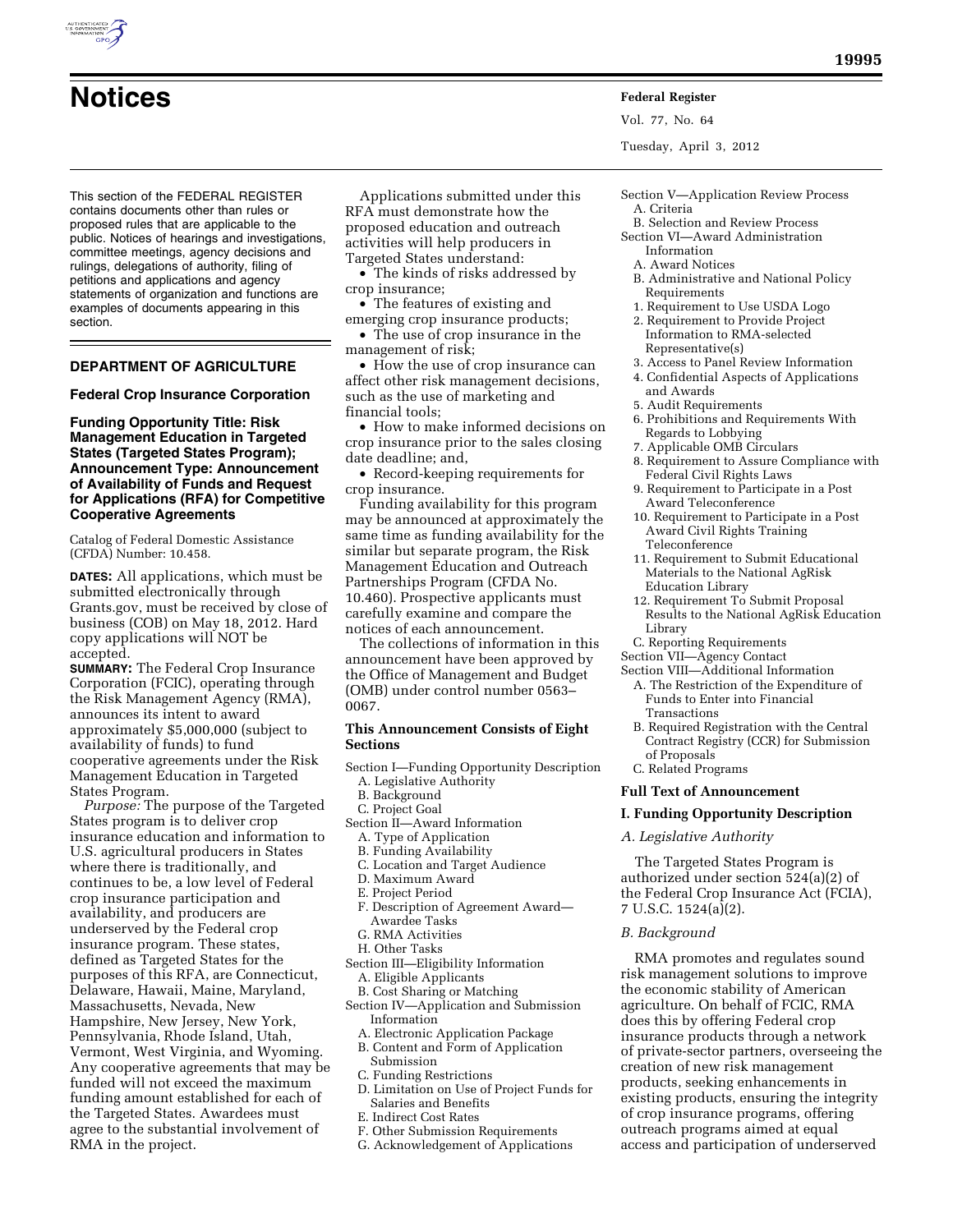communities, and providing risk management education and information.

One of RMA's strategic goals is to ensure that its customers are wellinformed of risk management solutions available. This educational goal is authorized by section 524(a)(2) of the FCIA (7 U.S.C.  $1524(a)(2)$ . This section authorizes funding for the establishment of crop insurance education and information programs in States where there is traditionally, and continues to be, a low level of Federal crop insurance participation and availability, and producers are underserved by the Federal crop insurance program. In accordance with the FCIA, the States with this designation for FY 2012 are Connecticut, Delaware, Hawaii, Maine, Maryland, Massachusetts, Nevada, New Hampshire, New Jersey, New York, Pennsylvania, Rhode Island, Utah, Vermont, West Virginia, and Wyoming (defined as ''Targeted States'' for the purposes of this RFA).

# *C. Project Goal*

The goal of the Targeted States Program is to ensure that producers in the Targeted States are fully informed of existing and emerging crop insurance products in order to take full advantage of such products. In carrying out the requirements under Section 12026 of the Food, Conservation, And Energy Act of 2008, the Secretary of Agriculture has placed special emphasis on risk management strategies, education, and outreach specifically targeted to the following producers:

(A) Beginning farmers or ranchers;

(B) Legal immigrant farmers or ranchers that are attempting to become established producers in the United States;

(C) Socially disadvantaged farmers or ranchers;

- (D) Farmers or ranchers that—
- (i) are preparing to retire; and

(ii) are using transition strategies to help new farmers or ranchers get started; and

(E) New or established farmers or ranchers that are converting production and marketing systems to pursue new markets.

# **II. Award Information**

# *A. Type of Application*

Only electronic applications will be accepted and they must be submitted through Grants.gov. *Hard copy applications will not be accepted.*  Applications submitted for the Risk Management Education in Targeted States Program are new applications: there are no renewals. All applications will be reviewed competitively using

the selection process and evaluation criteria described in Section V— Application Review Process. Each award will be designated as a Cooperative Agreement, which will require substantial involvement by RMA.

# *B. Funding Availability*

There is no commitment by USDA to fund any particular application or make a specific number of awards. RMA intends to award approximately \$5,000,000 (subject to availability of funds) in fiscal year 2012 to fund one or more cooperative agreement(s) not to exceed the maximum funding amount established for each of the Targeted States. The maximum funding amount anticipated for the agreement(s) in each Targeted State is as follows. An applicant must apply for funding for that Targeted State where the applicant intends to deliver the educational activities, and must limit its request for funding in a particular Targeted State based upon the funding levels available below.

| Connecticut   | \$250,000 |
|---------------|-----------|
| Delaware      | 287.000   |
|               | 246.000   |
| Maine         | 259,000   |
| Maryland      | 371.000   |
| Massachusetts | 239.000   |
| Nevada        | 248.000   |
| New Hampshire | 216.000   |
| New Jersey    | 282.000   |
| New York      | 586.000   |
| Pennsylvania  | 700.000   |
| Rhode Island  | 206,000   |
|               | 316,000   |
| Vermont       | 259.000   |
| West Virginia | 242.000   |
|               | 293.000   |
|               |           |

Funding amounts were determined by first allocating an equal amount of \$200,000 to each Targeted State. Remaining funds were allocated on a pro rata basis according to each Targeted State's share of agricultural cash receipts reported in the National Agricultural Statistics Service (NASS) 2007 Agricultural Census, relative to the total for all Targeted States. Both the equal allocation and the pro rata allocation were totaled together and rounded to the nearest \$1,000 to arrive at the funding limit for each Targeted State.

Total .............................. \$5,000,000

In the event that additional funds become available under this program or in the event that no application for a given Targeted State is recommended for funding by the evaluation panel, these additional funds, or unused funds for a particular Targeted State, may be allocated pro-rata to other awardees.

These additional or unused funds may be offered to selected awardees for use in broadening the size or scope of awarded projects within the Targeted States in which funds were awarded, if such selected awardees agree to any changes to the project necessary determined by RMA to make use of the additional funds. The decision of whether any additional or unused funds are offered to other award recipients, and the pro-rata manner in which they may be distributed to recipients that are willing to make required adjustments to their awarded projects to accept such additional funds, is within the discretion of the FCIC Manager. RMA is not required to distribute any additional or unused funds to the awardees.

In the event that the Manager of FCIC determines that available RMA resources cannot support the administrative and substantial involvement requirements of all agreements recommended for funding, the Manager may elect to fund fewer agreements than the available funding might otherwise allow. All awards will be made and agreements finalized no later than September 30, 2012.

# *C. Location and Target Audience*

The RMA Regional Offices that service the Targeted States are listed below. Staff from these respective RMA Regional Offices will provide the RMA substantial involvement for Targeted States projects conducted within the respective Regions.

Billings, MT Regional Office: (WY). Davis, CA Regional Office: (HI, NV and UT).

Raleigh, NC Regional Office: (CT, DE, ME, MD, MA, NH, NJ, NY, PA, RI, VT and WV).

Each application must clearly designate the Targeted State where crop insurance educational activities for the project will be delivered in block 14 of the SF–424, ''Application for Federal Assistance.'' Applications without this designation in block 14 will be rejected. Applicants may apply to deliver education to producers in more than one Targeted State, but a separate application must be submitted for each Targeted State because applications will be compared to applications submitted for the same state. Any single application proposing to conduct educational activities in more than one Targeted State will be rejected.

#### *D. Maximum Award*

Any application that requests funding under this Announcement of more than the amount listed above for a project in a given Targeted State will be rejected.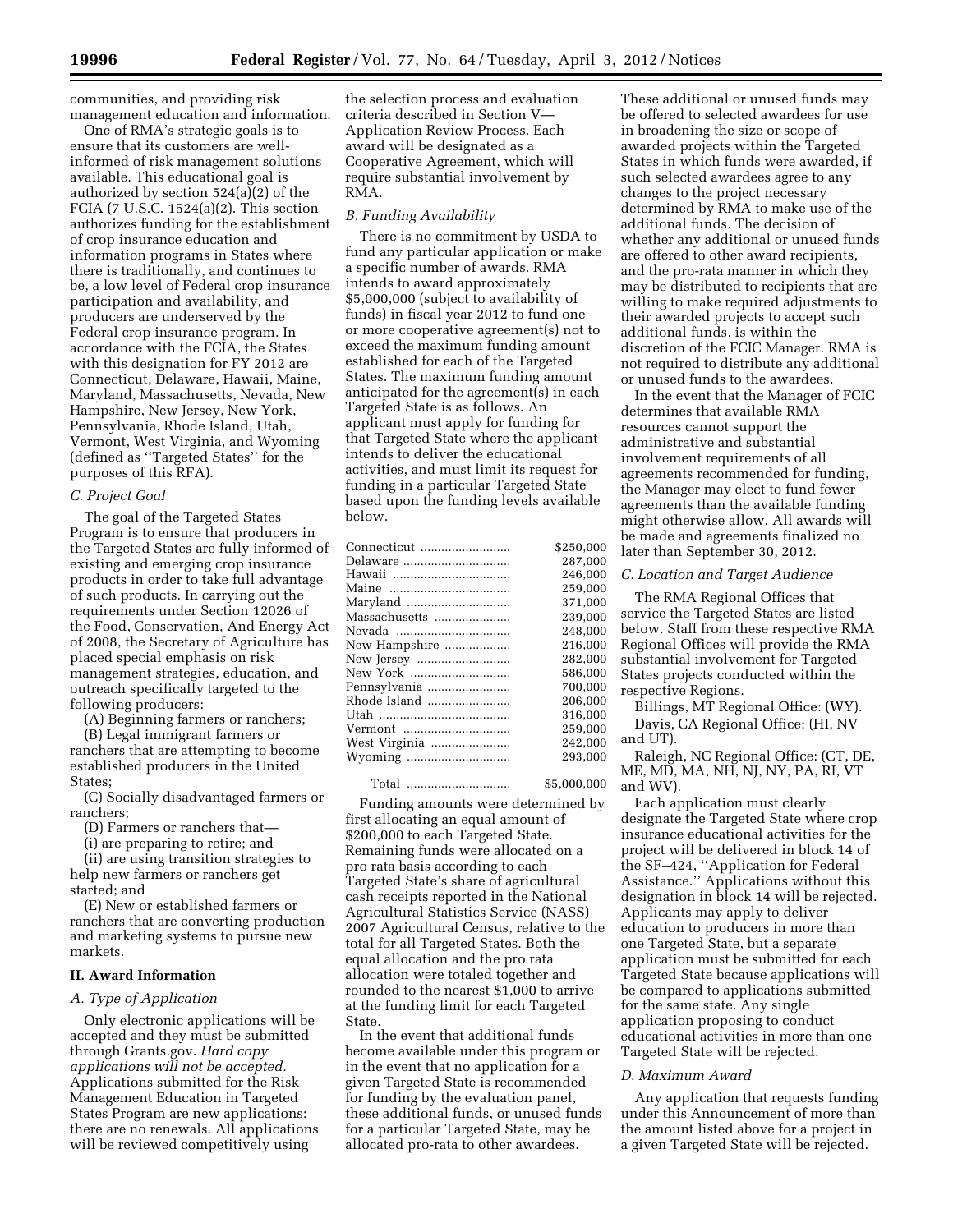#### *E. Project Period*

Projects will be funded for a period of up to one year from the project starting date.

# *F. Description of Agreement Award— Awardee Tasks*

In conducting activities to achieve the purpose and goal of this program in a designated Targeted State, the awardee shall be responsible for performing the following tasks:

• Develop and conduct a promotional program in English or a non-English language to producers. If non-English language is used, a translation in English must be provided. This program will include activities using media, newsletters, publications, or other appropriate informational dissemination techniques that are designed to: (a) Raise awareness for crop insurance; (b) inform producers of the availability of crop insurance; (c) inform producers of the crop insurance sales closing dates prior to the deadline; and (d) inform producers (and may inform agribusiness professionals) in the designated Targeted State of training and informational opportunities.

• Deliver crop insurance training and informational opportunities in English or a non-English language to agricultural producers (and may deliver to agribusiness professionals) in the designated Targeted State in a timely manner, prior to crop insurance sales closing dates, in order for producers to make informed decisions regarding risk management tools prior to the crop insurance sales closing dates deadline. This delivery will include organizing and delivering educational activities using instructional materials that have been assembled to meet the local needs of agricultural producers. Activities must be directed primarily to agricultural producers, but may include those agribusiness professionals that frequently advise producers on crop insurance tools and decisions and shall use the information gained from these trainings to advise producers.

• Document all educational activities conducted under the cooperative agreement and the results of such activities, including criteria and indicators used to evaluate the success of the program. The awardee shall also be required, if requested by RMA, to provide information to RMA-selected contractor(s) to evaluate all educational activities and advise RMA regarding the effectiveness of activities.

#### *G. RMA Activities*

RMA will be substantially involved during the performance of the funded

project through RMA's three (3) Regional Offices identified earlier. Potential types of substantial involvement by these three (3) Regional Offices will include, but are not limited to, the following activities.

• Collaborate with the awardee in assembling, reviewing, and approving risk management materials for producers in the designated Targeted States.

• Collaborate with the awardee in reviewing and approving a promotional program for raising awareness for risk management and for informing producers of training and informational opportunities in the Targeted States.

• Collaborate with the awardee on the delivery of education to producers and agribusiness professionals for the Targeted States. This collaboration shall include: (a) Reviewing and approving in advance all producer and agribusiness professional educational activities; (b) advising the awardee on technical issues related to crop insurance education and information; and (c) assisting the awardee in informing producers and agribusiness professionals about educational activity plans and scheduled meetings.

• Conduct an evaluation of the performance of the awardee in meeting the tasks and subtasks of the project.

• Assist in the selection of subcontractors and project staff.

Applications that do not contain substantial involvement by RMA will be rejected.

#### *H. Other Tasks*

In addition to the specific, required tasks listed above, the applicant may propose additional tasks that would contribute directly to the purpose of this program. For any proposed additional task, the applicant must identify the objective of the task, the specific subtasks required to meet the objective, specific time lines for performing the subtasks, and the specific responsibilities of partners. The applicant must also identify specific ways in which RMA would have substantial involvement in the proposed project task.

#### **III. Eligibility Information**

#### *A. Eligible Applicants*

Eligible applicants include: State Departments of Agriculture, State Cooperative Extension Services; Federal, State, or tribal agencies; groups representing producers, communitybased organizations or a coalition of community-based organization that has demonstrated experience in providing agricultural education or other

agricultural-related services to producers; nongovernmental organizations; junior and four-year colleges or universities or foundations maintained by a college or university; private for-profit organizations; and other entities with the capacity to lead a program of risk management education for producers in one or more Targeted States.

1. Individuals are not eligible applicants.

2. Although an applicant may be eligible to compete for an award based on its status as the type of entity described immediately above, other factors may exclude an applicant from receiving Federal assistance under this program, which is governed by Federal law and regulations (e.g. debarment and suspension; a determination of nonperformance on a prior contract, cooperative agreement, grant or cooperative partnership; a determination of a violation of applicable ethical standards). Applications in which the applicant or any of the partners are ineligible or excluded persons will be rejected in their entirety.

3. Private organizations that are involved in the sale of Federal crop insurance, or that have financial ties to such organizations, are eligible to apply for funding under this Announcement. However, such entities and their partners, affiliates, and collaborators for this Announcement shall not receive funding to conduct activities that are already required under a Standard Reinsurance Agreement or any other agreement in effect between FCIC/RMA and the entity, or between FCIC/RMA and any of the partners; affiliates, or collaborators for awards under this Announcement. In addition, such entities and their partners, affiliates, and collaborators for this Announcement shall not be allowed to receive funding to conduct activities that could be perceived by producers as promoting the services or products of one company over the services or products of another company that provides the same or similar services or products. If applying for funding, such organizations must be aware of potential conflicts of interest and must describe in their application the specific actions they shall take to avoid actual and perceived conflicts of interest.

# *B. Cost Sharing or Matching Funding*

Although RMA prefers cost sharing by the applicant, this program has neither a cost sharing nor a matching requirement.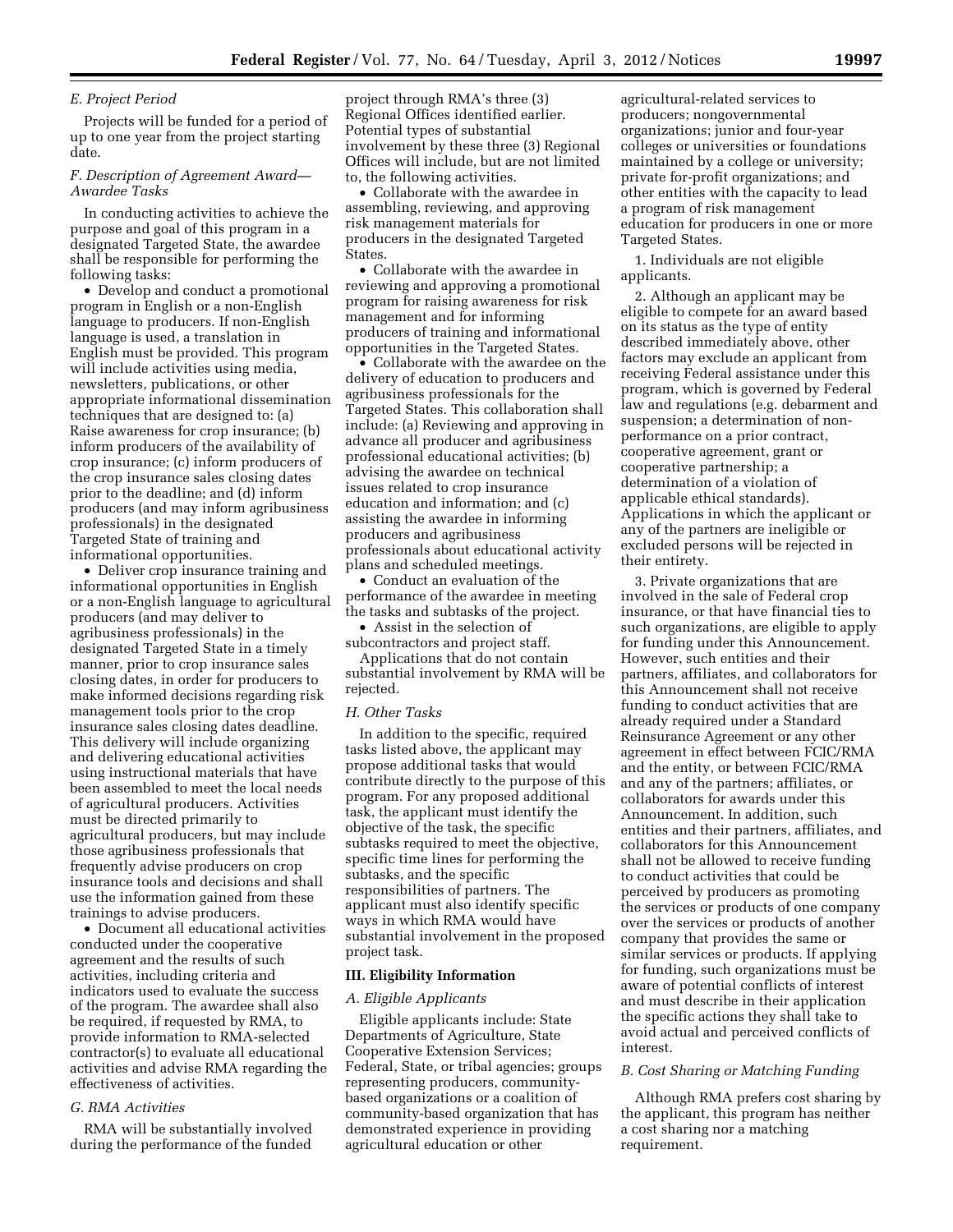# **IV. Application and Submission Information**

# *A. Electronic Application Package*

RMA will only accept electronic applications for this program. These electronic applications must be submitted via Grants.gov to the Risk Management Agency in response to this RFA. Prior to preparing an application, it is suggested that the Project Director (PD) first contact an Authorized Representative (AR) (also referred to as Authorized Organizational Representative or AOR) to determine if the organization is prepared to submit electronic applications through Grants.gov. If the organization is not prepared, the AR should see, *[http://](http://www.grants.gov/applicants/get_registered.jsp) [www.grants.gov/applicants/](http://www.grants.gov/applicants/get_registered.jsp)  get*\_*[registered.jsp,](http://www.grants.gov/applicants/get_registered.jsp)* for steps for preparing to submit applications through Grants.gov.

Grants.gov assistance is available as follows:

• Grants.gov customer support, Toll Free: 1–800–518–4726, Business Hours: 24 Hours a day, Email: *[support@grants.gov.](mailto:support@grants.gov)* 

#### *B. Content and Form of Application Submission*

The title of the application must include (1) The Targeted State, (2) the producer group to be reached, and (3) the educational topic(s) to be presented.

For an application to potentially be considered complete and valid, an application must include the following items, at a minimum:

1. A completed OMB Standard Form 424, ''Application for Federal Assistance.''

2. A completed OMB Standard Form 424–A, ''Budget Information—Nonconstruction Programs.''

3. A completed OMB Standard Form 424–B, ''Assurances, Non-constructive Programs.''

4. An Executive Summary of the Project (One (1) page).

5. A Proposal Narrative (Not to Exceed 15 single-sided pages in Microsoft Word), which shall also include a Statement of Work. The Statement of Work (SOW) must include each task and subtask associated with the work, the objective of each task and subtask, specific time lines for performing the tasks and subtasks, and the responsible party for completing the activities listed under each task and subtask including the specific responsibilities of partners and/or RMA. The SOW must be very clear on who does what, where, when, as well as the objective for each task and subtask. Letters of support for the applicant should be an appendix to the

application and should not be included as part of the Proposal Narrative.

6. Budget Narrative (in Microsoft Excel) describing how the categorical costs listed on the SF 424–A are derived. The budget narrative must provide enough detail for reviewers to easily understand how costs were determined and how they relate to the tasks and subtask of the project.

7. Partnering Plan that includes how each partner of the applicant (who will be working on this project) shall aid in carrying out the specific tasks and subtasks. The Partnering Plan must also include ''Letters of Commitment'' from each partner who will do the specific task or subtask as identified in the SOW. The Letters must (1) be dated within 45 days of the submission and (2) list the specific tasks or subtasks the committed partner has agreed to do with the applicant on this project.

8. Project Plan of Operation in the Event of a Human Pandemic Outbreak (Pandemic Plan). RMA requires that project leaders submit a project plan of operation in case of a human pandemic event. The plan must address the concept of continuing operations as they relate to the project. This plan must include the roles, responsibilities, and contact information for the project team and individuals serving as back-ups in case of a pandemic outbreak.

9. Current and Pending Report. The application package from Grants.gov contains a document called the *Current and Pending Report.* On the Current and Pending Report you must state for this fiscal year if this application is a duplicate application or overlaps substantially with another application already submitted to or funded by another USDA Agency, including RMA, or other private organization. The percentage of each person's time associated with the work to be done under this project must be identified in the application. The total percentage of time for both ''Current'' and ''Pending'' projects must not exceed 100% of each person's time. Applicants must list all current public or private employment arrangements or financial support associated with the project or any of the personnel that are part of the project, regardless of whether such arrangements or funding constitute part of the project under this Announcement (supporting agency, amount of award, effective date, expiration date, expiration date of award, etc.). If the applicant has no projects to list, ''N/A'' should be shown on the form. An application submitted under this RFA that duplicates or overlaps substantially with any application already reviewed and funded (or to be funded) by any

other organization or agency, including but not limited to other RMA, USDA, and Federal government programs, will not be funded under this program. RMA reserves the right to reject your application based on the review of this information.

10. A completed and signed OMB Standard Form LLL, ''Disclosure of Lobbying Activities.''

11. A completed and signed AD–1049, ''Certification Regarding Drug-Free Workplace Requirements (Grants) Alternative I—For Grantees Other Than Individuals.''

Applications that do not include the items listed above will be considered incomplete, will not receive further consideration, and will be rejected.

#### *C. Funding Restrictions*

Cooperative agreement funds under this RFA may not be used to:

a. Plan, repair, rehabilitate, acquire, or construct a building or facility including a processing facility;

b. Purchase, rent, or install fixed equipment;

c. Purchase portable equipment (such as laptops, projectors, etc.)

d. Repair or maintain privately owned vehicles;

e. Pay for the preparation of the cooperative agreement application;

f. Fund political activities;

g. Purchase alcohol, food, beverage, or entertainment;

h. Lend money to support farming or agricultural business operation or expansion;

i. Pay costs incurred prior to receiving a cooperative agreement;

j. Provide scholarships;

k. Pay entrance fees or other expenses to conferences or similar activities; or

l. Fund any activities prohibited in 7 CFR parts 3015 and 3019, as applicable.

# *D. Limitation on Use of Project Funds for Salaries and Benefits*

Total costs for salary and benefits allowed for projects under this Announcement shall be limited to not more than 70 percent reimbursement of the funds awarded under the cooperative partnership agreement. The reasonableness of the total costs for salary and benefits allowed for projects under this Announcement will be reviewed and considered by RMA as part of the application review process. Applications for which RMA does not consider the salary and benefits reasonable for the proposed application will be rejected, or will only be offered a cooperative agreement upon the condition of changing the salary and benefits structure to one deemed appropriate by RMA for that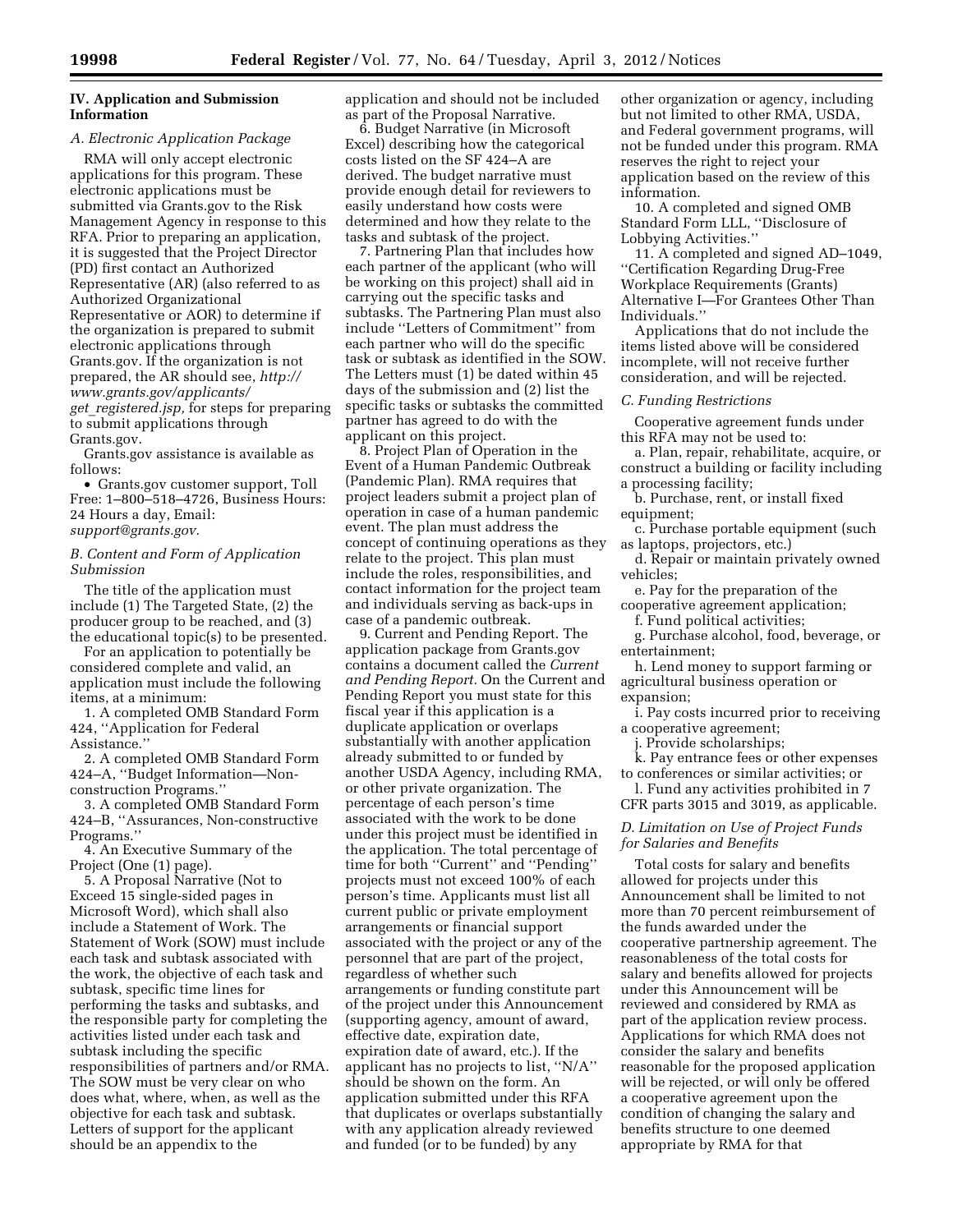application. The goal of the Targeted States Program is to maximize the use of the limited funding available for crop insurance education to producers in Targeted States.

#### *E. Indirect Cost Rates*

a. Indirect costs allowed for projects submitted under this announcement shall be limited to ten (10) percent of the total direct cost of the cooperative agreement. Therefore, when preparing budgets, applicants should limit their requests for recovery of indirect costs to the lesser of their institution's official negotiated indirect cost rate or 10 percent of the total direct costs.

b. RMA reserves the right to negotiate final budgets with successful applicants.

#### *F. Other Submission Requirements*

Applicants are entirely responsible for ensuring that RMA receives a complete application package by the closing date and time. RMA strongly encourages applicants to submit applications well before the deadline to allow time for correction of technical errors identified by Grants.gov. Application packages submitted after the deadline will be rejected.

#### *G. Acknowledgement of Applications*

Receipt of applications may be acknowledged by email, whenever possible; however it is the responsibility of the applicant to check Grants.gov for successful submission. Therefore, applicants are encouraged to provide email addresses in their applications. There will be no notification of incomplete, unqualified or unfunded applications until the award decisions have been made. When received by RMA, applications will be assigned an identification number. This number will be communicated to applicants in the acknowledgement of receipt of applications. An application's identification number must be referenced in all correspondence submitted by any party regarding the application. If the applicant does not receive an acknowledgement of application receipt by 15 days following the submission deadline, the applicant must notify RMA's point of contact indicated in Section VII, Agency Contact.

# **V. Application Review Information**

#### *A. Criteria*

Applications submitted under the Targeted States program will be evaluated within each Targeted State according to the following criteria:

# Project Impacts—Maximum 20 Points Available

Each application must demonstrate that the project benefits to producers warrant the funding requested. Applications will be scored according to the extent they can: (a) Identify the specific actions producers shall likely be able to take as a result of the educational activities described in the Proposal Narrative's Statement of Work (SOW); (b) identify the specific measures for evaluating results that shall be employed in the project; (c) reasonably estimate the total number of producers that shall be reached through the various methods and educational activities described in the Statement of Work; (d) identify the number of meetings that shall be held; (e) provide an estimate of the number of training hours that shall be held; (f) provide an estimated cost per producer, and (e) justify such estimates with specific information. Estimates for reaching agribusiness professionals may also be provided but such estimates must be provided separately from the estimates of producers. Reviewers' scoring will be based on the scope and reasonableness of the application's clear descriptions of specific expected actions producers shall accomplish, and well-designed methods for measuring the project's results and effectiveness. Applications using direct contact methods with producers will be scored higher.

Applications must identify the type and number of producer actions expected as a result of the projects, and how results shall be measured, in the following categories:

• Understanding risk management tools;

• Evaluating the feasibility of implementing various risk management options;

• Developing risk management plans and strategies;

• Deciding on and implementing a specific course of action (e.g., participation in crop insurance programs or implementation of other risk management actions).

Statement of Work (SOW)—Maximum 20 Points Available

Each application must include a clear and specific Statement of Work for the project as part of the Proposal Narrative. For each of the tasks contained in the Description of Agreement Award (see Section II, Award Information), the application must identify and describe specific subtasks, responsible entities including partners, expected completion dates, RMA substantial involvement, and deliverables that shall further the

purpose of this program. Applications will obtain a higher score to the extent that the Statement of Work is specific, measurable and reasonable, has specific deadlines for the completion of tasks and subtasks, and relates directly to the required activities and the program purpose described in this Announcement.

# Partnering—Maximum 20 Points Available

Each application must demonstrate experience and capacity to partner with and gain the support of producer organizations, agribusiness professionals, subject matter experts, and agricultural leaders to carry out a local program of education and information in a designated Targeted State. Each application must establish a written *Partnering Plan* that describes how each partner shall aid in carrying out the project goal and purpose stated in this announcement and should include letters of commitment dated no more than 45 days prior to submission of the relevant application stating that the partner has agreed to do this work. Each application must ensure this Plan includes a list of all partners working on the project, their titles, and how they will be contribute to the deliverables listed in the application. The Partnering Plan will not count towards the maximum length of the application narrative. Applications will receive higher scores to the extent that the application demonstrates: (a) That partnership commitments are in place for the express purpose of delivering the program in this announcement; (b) that a broad group of producers shall be reached within the Targeted State; (c) that partners are contributing to the project and involved in recruiting producers to attend the training; (d) that a substantial effort has been made to partner with organizations that can meet the needs of producers in the designated Targeted State; and (e) statements from each partner regarding the number of producers that partner is committed to recruit for the project that would support the estimates specified under the Project Impacts criterion.

Project Management—Maximum 20 Points Available

Each application must demonstrate an ability to implement sound and effective project management practices. Higher scores in this category will be awarded to applications that demonstrate organizational skills, leadership, and experience in delivering services or programs that assist agricultural producers in the designated Targeted State. Each application must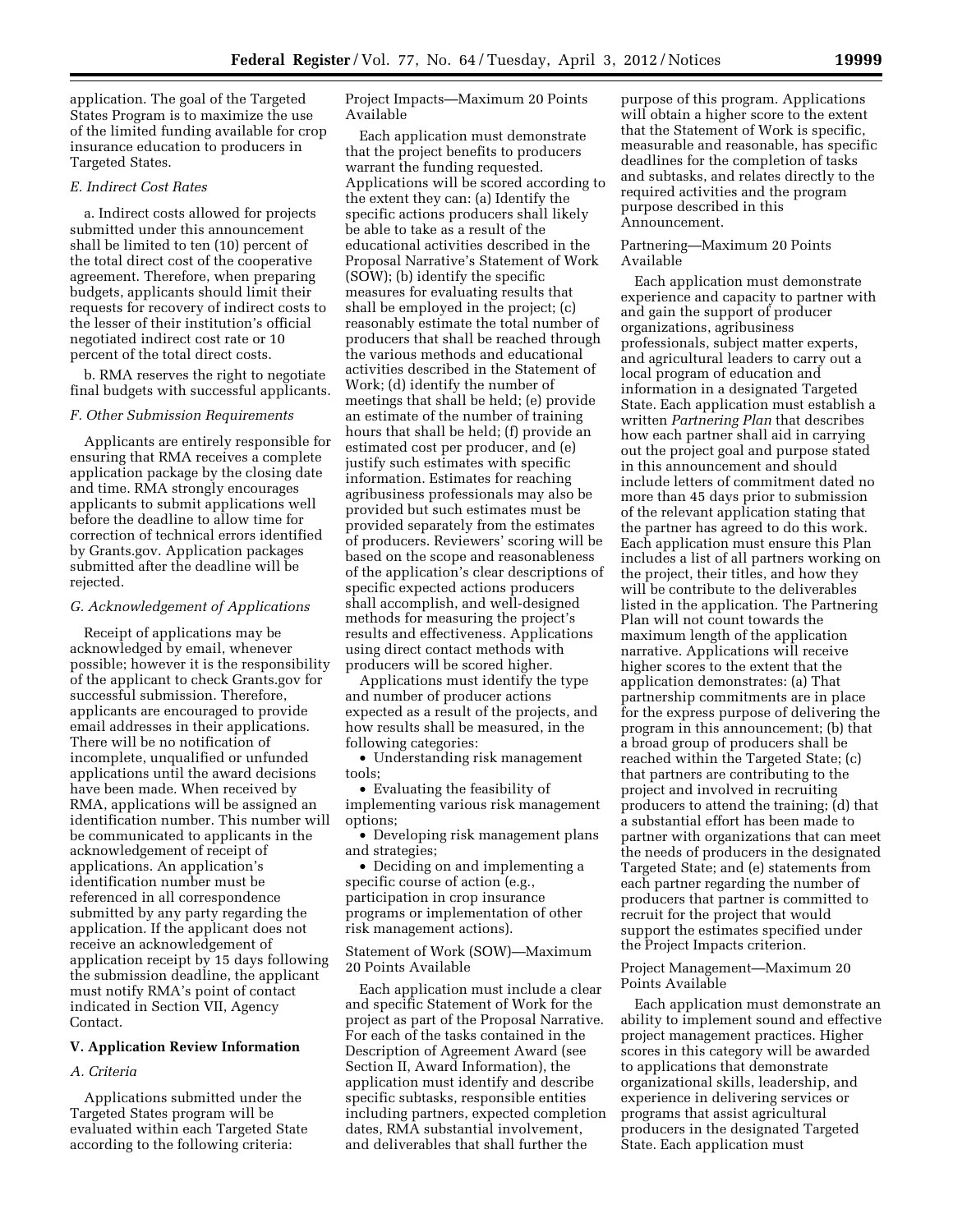demonstrate that the Project Director has the capability to accomplish the project goal and purpose stated in this announcement by (a) having a previous or existing working relationship with the agricultural community in the designated Targeted State of the application, including being able to recruit approximately the number of producers to be reached in the application and/or (b) having established the capacity to partner with and gain the support of producer organizations, agribusiness professionals, and agribusiness leaders locally to aid in carrying out a program of education and information, including being able to recruit approximately the number of producers to be reached in this application. Applications must designate an alternate individual to assume responsibility as Project Director in the event the original Project Director is unable to finish the project. Applications that will employ, or have access to, personnel who have experience in directing local educational programs that benefit agricultural producers in the respective Targeted State will receive higher rankings in this category.

# Budget Appropriateness and Efficiency—Maximum 20 Points Available

Applications must provide a detailed budget summary, both in narrative and in Microsoft Excel, that clearly explains and justifies costs associated with the project's tasks and subtasks. Applications will receive higher scores in this category to the extent that they can demonstrate a fair and reasonable use of funds appropriate for the project and a budget that contains the estimated cost of reaching each individual producer.

Bonus Points for Diversity Partnering— Maximum 25 Bonus Points Available

RMA is focused on adding diversity to this program. RMA may add up to an additional 25 points to the final paneled score of any submission demonstrating a *partnership with* another producer group or community based group that represent minority producers. The application must state in the Partnering Plan that a Diversity Partnership is in place as validated by a current Letter of Commitment that identifies the producer group or community based group partner that will represent minority producers.

''Minority'' producers are defined as:

• African American producers • Asian American, Pacific Islander

producers

• Hispanic producers

# • Native American producers

*B. Selection and Review Process* 

Applications will be evaluated using a two-part process. First, each application will be screened by USDA and RMA personnel to ensure that it meets the requirements in this announcement. Applications that do not meet the minimum requirements of this announcement or are incomplete will not advance to the second portion of the review process. Applications that meet announcement requirements will be grouped together for comparison by the Targeted State for which the application proposes to conduct the project and will be presented to a review panel for consideration in such groups. Thus, applications will only be compared against other applications for the same Targeted State.

Second, the review panel will meet in person or via live meeting teleconference to consider and discuss the merits of each application. The panel will consist of at least three independent reviewers. Reviewers will be drawn from USDA, other Federal agencies, and/or public and private organizations, as needed. After considering the merits of all applications within a Targeted State, panel members will score each application according to the criteria and point values described above. The panel will then rank each application against others within the Targeted State according to the scores received.

The review panel will report the results of the evaluation to the Manager of FCIC. The panel's report will include the applicants recommended to receive awards for each Targeted State. An application receiving a total score less than 60 will not receive funding.

An organization, or group of organizations in partnership, may apply for funding under other FCIC or RMA programs, in addition to the program described in this announcement. However, if the Manager of FCIC determines that an application recommended for funding under this Announcement is substantially similar to or duplicative of a project that has been funded or has been recommended to be funded under another RMA or FCIC program, then the Manager may elect to not fund that application under this program in whole or in part, depending upon the extent of the similarity or duplicity of applications. The Manager of FCIC will make the final determination on those applications that will be awarded funding.

# **VI. Award Administration Information**

*A. Award Notices* 

The award document will provide pertinent instructions and information including, at a minimum, the following:

(1) Legal name and address of performing organization or institution to which the FCIC Manager has issued an award under the terms of this Request for Applications;

(2) Title of project;

(3) Name(s) and employing institution(s) of Project Directors chosen to direct and control approved activities;

(4) Identifying award number assigned by RMA;

(5) Project period, specifying the amount of time RMA intends to support the project without requiring recompeting for funds;

(6) Total amount of RMA financial assistance approved by the Manager of FCIC for the project period;

(7) Legal authority(ies) under which the award is issued;

(8) Appropriate Catalog of Federal Domestic Assistance (CFDA) number;

(9) Applicable award terms and conditions (see *[http://](http://www.rma.usda.gov/business/awards/awardterms.html) [www.rma.usda.gov/business/awards/](http://www.rma.usda.gov/business/awards/awardterms.html) [awardterms.html](http://www.rma.usda.gov/business/awards/awardterms.html)* to view RMA award terms and conditions);

(10) Approved budget plan for categorizing allowable project funds to accomplish the stated purpose of the award; and

(11) Other information or provisions required by RMA to carry out its respective awarding activities or to accomplish the purpose of a particular award.

Following approval by the Manager of FCIC of the applications to be selected for funding, awardees whose applications have been selected for funding will be notified. Within the limit of funds available for such a purpose, the Manager of FCIC will enter into cooperative agreements with the awardees. After a cooperative agreement has been signed by all Parties (including RMA), RMA will extend to awardees, in writing, the authority to draw down funds for the purpose of conducting the activities listed in the agreement. All funds provided to the awardee by RMA must be expended solely for the purpose for which the funds are obligated in accordance with the approved agreement and any applicable Federal law. No commitment of Federal assistance beyond the project period is made or implied for any award resulting from this notice.

Notification to applicants for whom funding is denied will be sent to applicants after final funding decisions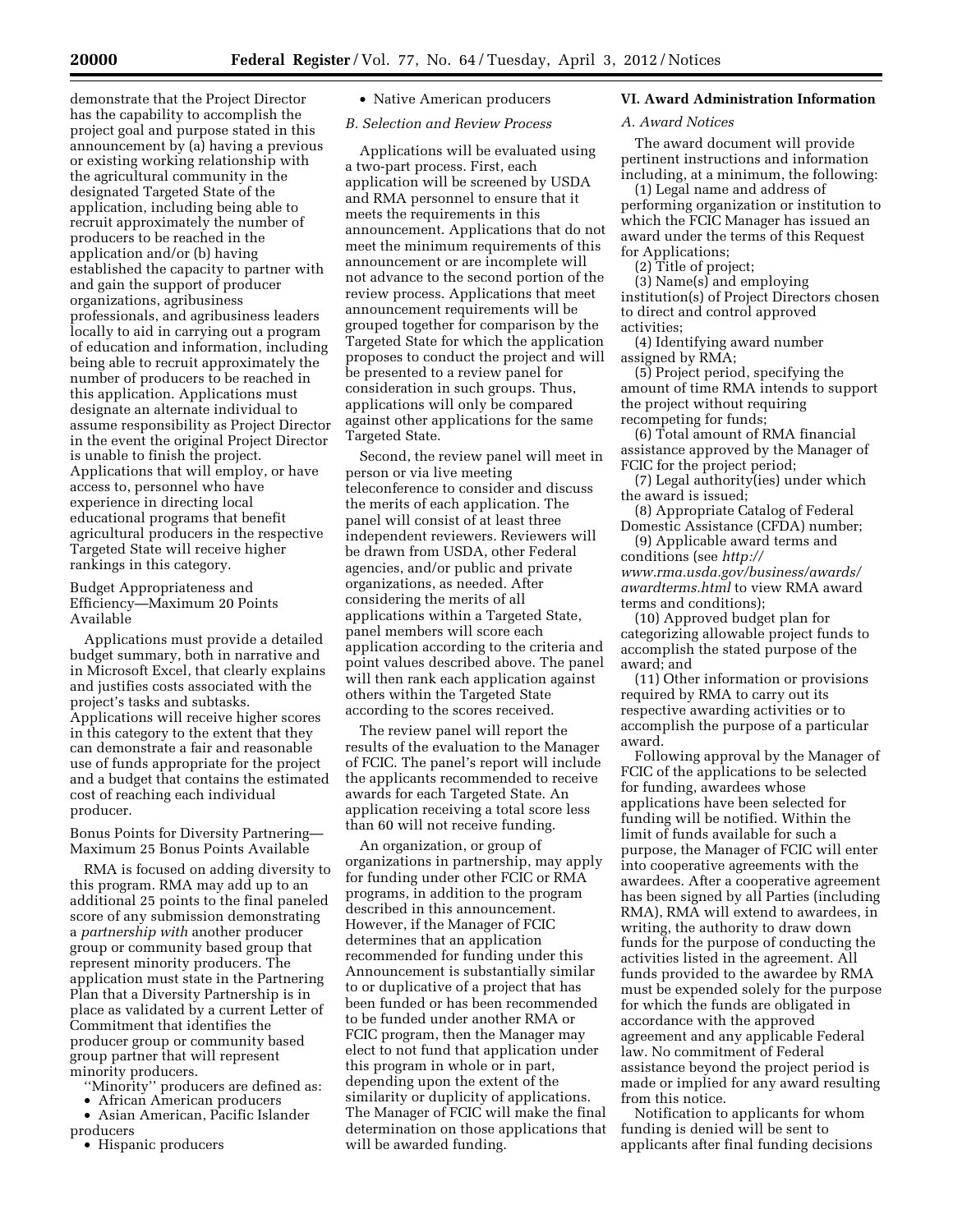have been made and awardees have been announced publicly. Reasons for denial of funding may include, but are not limited to, incomplete applications, applications with evaluation scores below 60, or applications with evaluation scores that are lower than those of other applications in a Targeted State. Debriefings will be offered to unsuccessful applicants.

#### *B. Administrative and National Policy Requirements*

# 1. Requirement to Use USDA Logo

Awardees of cooperative agreements will be required to use a USDA logo provided by RMA for all instructional and promotional materials if appropriate.

2. Requirement to Provide Project Information to RMA-selected Representative(s)

Awardees of cooperative agreements may be required to assist RMA in evaluating the effectiveness of its educational programs by notifying the RMA of upcoming training, meeting, and by providing documentation of educational activities, materials, and related information to any representative(s) selected by RMA for program evaluation purposes.

# 3. Access to Panel Review Information

Upon written request from the applicant, scores from the evaluation panel, not including the identity of reviewers, will be sent to the applicant after the review and awards process has been completed.

4. Confidential Aspects of Applications and Awards

The names of applicants, the names of individuals identified in the applications, the content of applications, and the panel evaluations of applications will remain confidential, except to those involved in the review process, to the extent permitted by law. In addition, the identities of review panel members will remain confidential throughout the entire review process and will not be released to applicants. At the end of the fiscal year, names of panel members may be made available. However, panelists will not be identified with the review of any particular application.

When an application results in a cooperative agreement, that agreement becomes a part of the official record of RMA transactions, available to the public upon specific request. Information that the Secretary of Agriculture determines to be of a confidential, privileged, or proprietary nature will be held in confidence to the

extent permitted by law. Therefore, any information that the applicant wishes to be considered confidential, privileged, or proprietary must be clearly marked within an application, including the legal basis for such designation. The original copy and extra copies of all applications, regardless of whether the application results in an award, will be retained by RMA for a period of at least three years, then may be destroyed. Any copies of an application will be released only to the extent required by law. An application may be withdrawn at any time prior to the time when award decisions are made.

5. Audit Requirements

Awardees of cooperative agreements may be subject to audit.

6. Prohibitions and Requirements With Regards to Lobbying

All cooperative agreements will be subject to the requirements of 7 CFR part 3015, ''Uniform Federal Assistance Regulations.'' A signed copy of the certification and disclosure forms must be submitted with the application and are available at the address and telephone number listed in Section VII, Agency Contact.

Departmental regulations published at 7 CFR part 3018 imposes prohibitions and requirements for disclosure and certification related to lobbying on awardees of Federal contracts, grants, cooperative partnership agreements and loans. It provides exemptions for Indian Tribes and tribal organizations. Current and prospective awardees, and any subcontractors, are prohibited from using Federal funds, other than profits from a Federal contract, for lobbying Congress or any Federal agency in connection with the award of a contract, grant, cooperative partnership agreement or loan. In addition, for each award action in excess of \$100,000 (\$150,000 for loans) the law requires awardees and any subcontractors to complete a certification in accordance with Appendix A to Part 3018 and a disclosure of lobbying activities in accordance with Appendix B to Part 3018.: The law establishes civil penalties for non-compliance.

# 7. Applicable OMB Circulars

All cooperative agreements funded as a result of this notice will be subject to the requirements contained in all applicable OMB circulars) *[http://](http://www.whitehouse.gov/omg/grants_circulars) [www.whitehouse.gov/omg/](http://www.whitehouse.gov/omg/grants_circulars) grants*\_*[circulars.](http://www.whitehouse.gov/omg/grants_circulars)* 

8. Requirement To Assure Compliance With Federal Civil Rights Laws

Awardees and all partners/ collaborators of all cooperative agreements funded as a result of this notice are required to know and abide by Federal civil rights laws, which include, but are not limited to, Title VI of the Civil Rights Act of 1964 (42 U.S.C. 2000d *et seq.*), and 7 CFR part 15. RMA requires that awardees submit an Assurance Agreement (Civil Rights), assuring RMA of this compliance prior to the beginning of the project period.

9. Requirement To Participate in a Post Award Teleconference

RMA requires that project leaders participate in a post award teleconference, if conducted, to become fully aware of agreement requirements and for delineating the roles of RMA personnel and the procedures that shall be followed in administering the agreement and shall afford an opportunity for the orderly transition of agreement duties and obligations if different personnel are to assume postaward responsibility.

10. Requirement To Participate in a Post Award Civil Rights Training Teleconference

RMA requires that project leaders participate in a post award Civil Rights and EEO training teleconference to become fully aware of Civil Rights and EEO law and requirements.

11. Requirement To Submit Educational Materials to the National AgRisk Education Library

RMA requires that awardees upload digital copies of all risk management educational materials developed as part of the project to the National AgRisk Education Library (*[http://](http://www.agrisk.umn.edu/) [www.agrisk.umn.edu/](http://www.agrisk.umn.edu/)*) for posting, if electronically reporting. RMA must be clearly identified as having provided funding for the materials.

12. Requirement To Submit Proposed Results to the National AgRisk Education Library

RMA requires that awardees submit results of the project to the National AgRisk Education Library (*[http://](http://www.agrisk.umn.edu/) [www.agrisk.umn.edu/](http://www.agrisk.umn.edu/)*) for posting, if electronically reporting. RMA must be clearly identified as having provided funding for the materials.

#### *C. Reporting Requirements*

Awardees shall be required to submit quarterly progress reports using the Performance Progress Report (OMB SF– PPR) as the cover sheet and quarterly financial reports (OMB SF 425)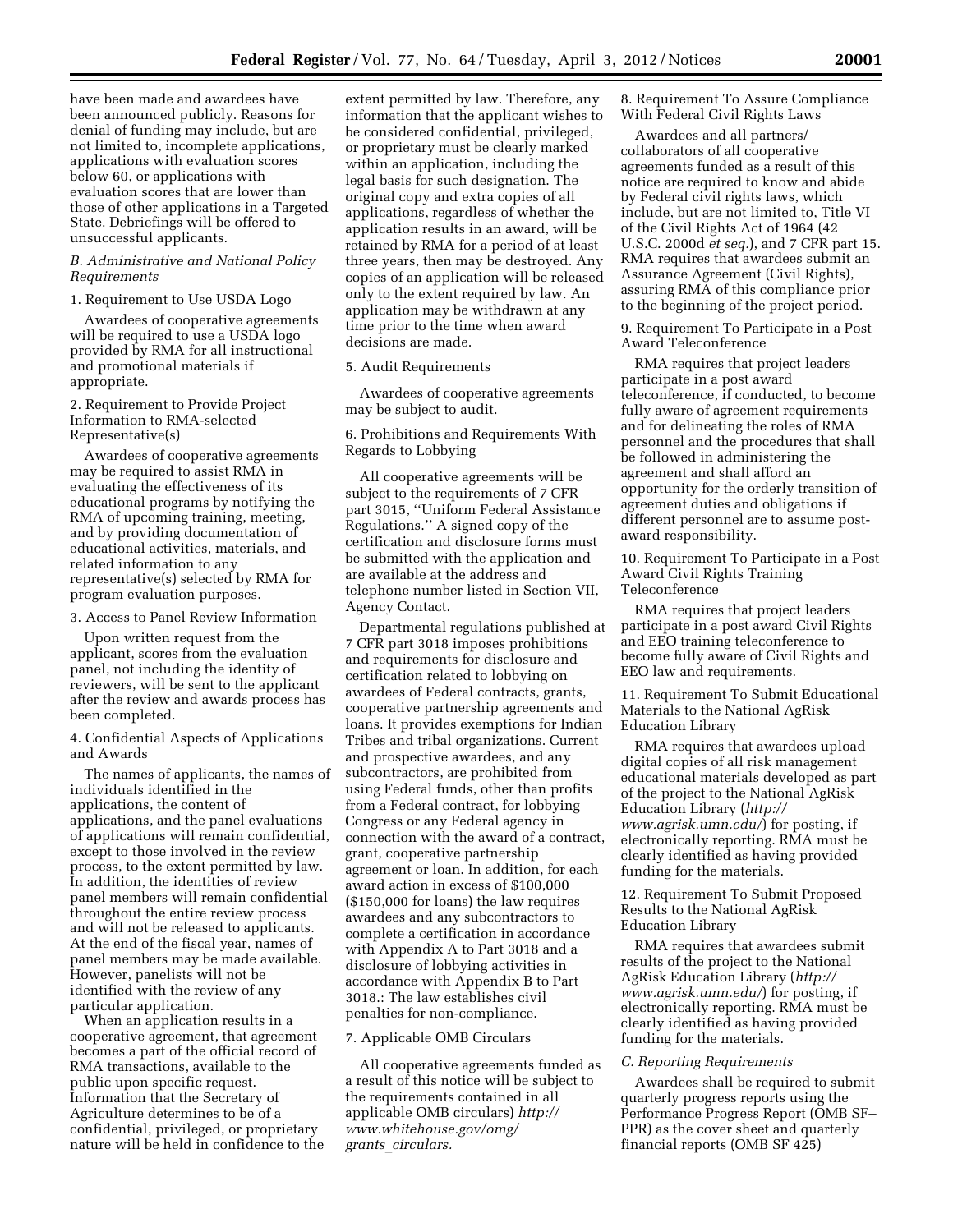throughout the project period, as well as a final program and financial report not later than 90 days after the end of the project period. The quarterly progress reports and final program reports MUST be submitted through the Results Verification System. The Web site address is for the Results Verification System is *[www.agrisk.umn.edu/RMA/](http://www.agrisk.umn.edu/RMA/Reporting) [Reporting](http://www.agrisk.umn.edu/RMA/Reporting)*.

# **VII. Agency Contact**

# **FOR FURTHER INFORMATION CONTACT:**

Applicants and other interested parties must contact: USDA–RMA–RME, phone: 202–720–0779, email: *[RMA.Risk-Ed@rma.usda.gov](mailto:RMA.Risk-Ed@rma.usda.gov)*. You may also obtain information regarding this announcement from the RMA Web site at: *[http://www.rma.usda.gov/aboutrma/](http://www.rma.usda.gov/aboutrma/agreements/)  [agreements/](http://www.rma.usda.gov/aboutrma/agreements/)*.

#### **VIII. Additional Information**

# *A. The Restriction of the Expenditure of Funds To Enter Into Financial Transactions*

The Agriculture, Rural Development, Food and Drug Administration, and Related Agencies Appropriations Act, 2012 (Pub. L. 112–55) contains the restriction of the expenditure of funds to enter into financial transactions Corporations that have been convicted of felonies within the past 24 months or that have federal tax delinquencies where the agency is aware of the felonies and/or tax delinquencies.

#### Section 738 (Felony Provision)

None of the funds made available by this Act may be used to enter into a contract, memorandum of understanding, or cooperative agreement with, make a grant to, or provide a loan or loan guarantee to any corporation that was convicted (or had an officer or agency of such corporation acting on behalf of the corporation convicted) of a felony criminal violation under any Federal or State law within the preceding 24 months, where the awarding agency is aware of the conviction, unless the agency has considered suspension or debarment of the corporation, or such officer or agent, and made a determination that this further action is not necessary to protect the interest of the Government.

# Section 739 (Tax Delinquency Provision)

None of the funds made available by this Act may be used to enter into a contract, memorandum of understanding, or cooperative agreement with, make a grant to, or provide a loan or loan guarantee to, any corporation that [has] any unpaid

Federal tax liability that has been assessed, for which all judicial and administrative remedies have been exhausted or have lapsed, and that is not being paid in a timely manner pursuant to an agreement with the authority responsible for collecting the tax liability, where the awarding agency is aware of the unpaid tax liability, unless the agency has considered suspension or debarment of the corporation and made a determination that this further action is not necessary to protect the interests of the Government.

# *B. Required Registration With the Central Contract Registry (CCR) for Submission of Proposals*

Under the Federal Funding Accountability and Transparency Act of 2006, the applicant must comply with the additional requirements set forth in Attachment A regarding the Dun and Bradstreet Universal Numbering System (DUNS) Requirements and the CCR Requirements found at 2 CFR part 25. For the purposes of this RFA, the term ''you'' in Attachment A shall mean ''applicant.'' The applicant shall comply with the additional requirements set forth in Attachment B regarding Subawards and Executive Compensation. For the purpose of this RFA, the term ''you'' in Attachment B shall mean ''applicant''. The Central Contract Registry CCR is a database that serves as the primary Government repository for contractor information required for the conduct of business with the Government. This database will also be used as a central location for maintaining organizational information for organizations seeking and receiving grants from the Government. Such organizations must register in the CCR prior to the submission of applications. A DUNS number is needed for CCR registration. For information about how to register in the CCR, visit ''Get Registered'' at the Web site, *<http://www.grants.gov>*. Allow a minimum of 5 business days to complete the CCR registration.

#### *C. Related Programs*

Funding availability for this program may be announced at approximately the same time as funding availability for similar but separate programs—and CFDA No. 10.458 (Crop Insurance Education in Targeted States). These programs have some similarities, but also key differences. The differences stem from important features of each program's authorizing legislation and different RMA objectives. Prospective applicants should carefully examine

and compare the notices for each program.

# **Attachment A**

# **I. Central Contractor Registration and Universal Identifier Requirements**

# *A. Requirement for Central Contractor Registration (CCR)*

Unless you are exempted from this requirement under 2 CFR 25.110, you as the recipient must maintain the currency of your information in the CCR until you submit the final financial report required under this award or receive the final payment, whichever is later. This requires that you review and update the information at least annually after the initial registration, and more frequently if required by changes in your information or another award term.

# *B. Requirement for Data Universal Numbering System (DUNS)*

Numbers if you are authorized to make subawards under this award, you:

1. Must notify potential subrecipients that no entity (see definition in paragraph C of this award) may receive a subaward from you unless the entity has provided its DUNS number to you.

2. May not make a subaward to an entity unless the entity has provided its DUNS number to you.

# *C. Definitions for Purposes of This Award Term*

1. Central Contractor Registration (CCR) means the Federal repository into which an entity must provide information required for the conduct of business as a recipient. Additional information about registration procedures may be found at the CCR Internet site (currently at *[http://](http://www.ccr.gov)  [www.ccr.gov](http://www.ccr.gov)*).

2. Data Universal Numbering System (DUNS) number means the nine-digit number established and assigned by Dun and Bradstreet, Inc. (D & B) to uniquely identify business entities. A DUNS number may be obtained from D & B by telephone (currently 1–866–705– 5711) or the Internet (currently at *[http://](http://fedgov.dnb.comlwebform)  [fedgov.dnb.comlwebform](http://fedgov.dnb.comlwebform)*).

3. Entity, as it is used in this award term, means all of the following, as defined at 2 CFR part 25, subpart C:

a. A Governmental organization, which is a State, local government, or Indian Tribe;

b. A foreign public entity;

c. A domestic or foreign nonprofit organization;

d. A domestic or foreign for-profit organization; and

e. A Federal agency, but only as a subrecipient under an award or subaward to a non-Federal entity.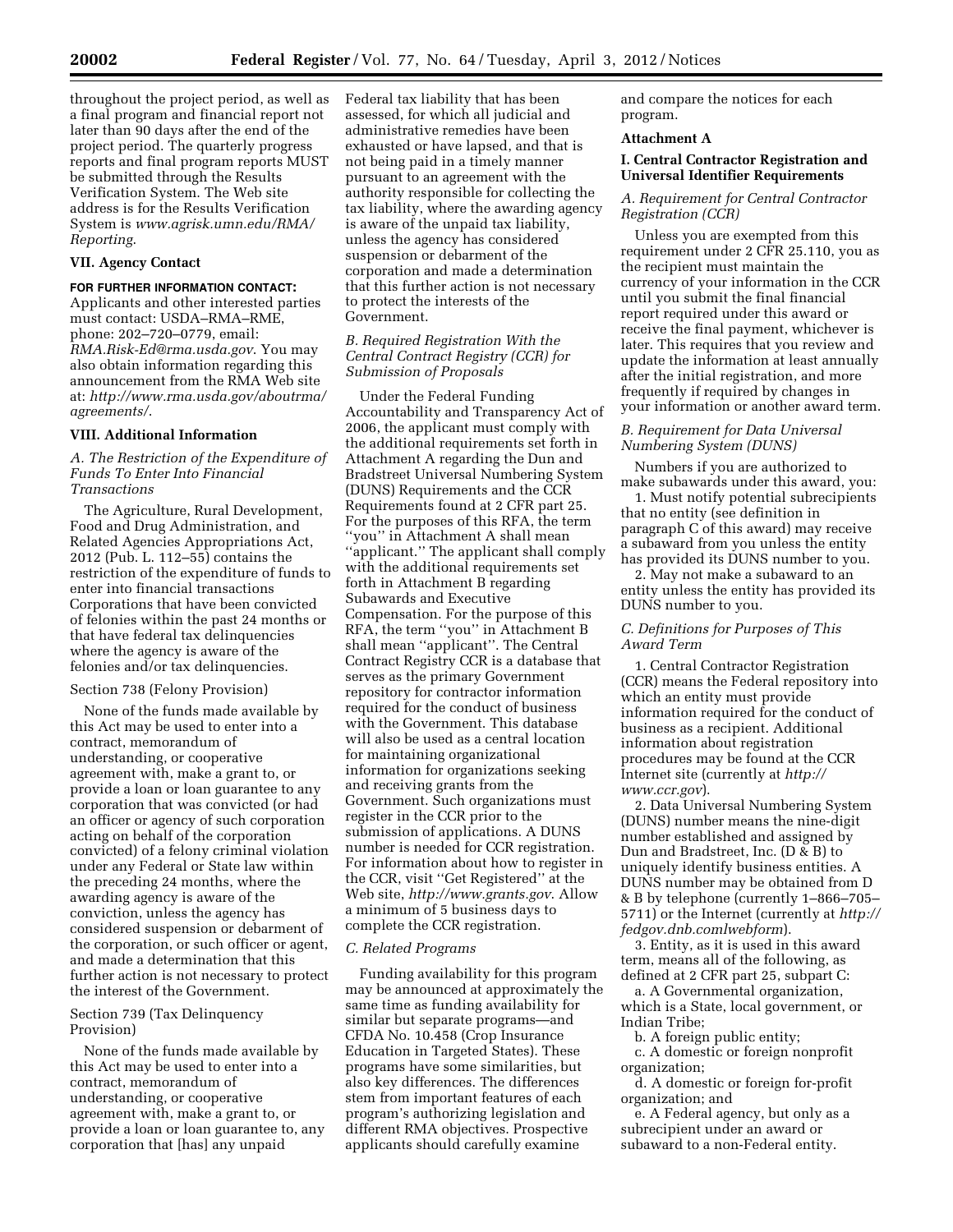4. Subaward:

a. This term means a legal instrument to provide support for the performance of any portion of the substantive project or program for which you received this award and that you as the recipient award to an eligible subrecipient.

b. The term does not include your procurement of property and services needed to carry out the project or program (for further explanation, see Sec. 10 of the attachment to OMB Circular A–I33, ''Audits of States, Local Governments, and Non-Profit Organizations'').

c. A subaward may be provided through any legal agreement, including an agreement that you consider a contract.

5. Subrecipient means an entity that: a. Receives a subaward from you under this award; and

b. Is accountable to you for the use of the Federal funds provided by the subaward.

#### **Attachment B**

#### **I. Reporting Subawards and Executive Compensation**

#### *a. Reporting of First-Tier Subawards*

1. Applicability. Unless you are exempt as provided in paragraph d. of this award term, you must report each action that obligates \$25,000 or more in Federal funds that does not include Recovery funds (as defined in section 1512(a)(2) of the American Recovery and Reinvestment Act of 2009 (Pub. L. 111–5) for a subaward to an entity (see definitions in paragraph e. of this award term).

2. Where and when to report.

i. You must report each obligating action described in paragraph a.I. of this award term to *<http://www.fsrs.gov>*.

ii. For subaward information, report no later than the end of the month following the month in which the obligation was made. (For example, if the obligation was made on November 7, 2010, the obligation must be reported by no later than December 31, 2010.)

3. What to report. You must report the information about each obligating action that the submission instructions posted at *<http://www.fsrs.gov>*specify.

# *b. Reporting Total Compensation of Recipient Executives*

1. Applicability and what to report. You must report total compensation for each of your five most highly compensated executives for the preceding completed fiscal year, if—

i. The total Federal funding authorized to date under this award is \$25,000 or more;

ii. In the preceding fiscal year, you received—

(A) 80 percent or more of your annual gross revenues from Federal procurement contracts (and subcontracts) and Federal financial assistance subject to the Transparency Act, as defined at 2 CFR 170.320 (and subawards); and

(B) \$25,000,000 or more in annual gross revenues from Federal procurement contracts (and subcontracts) and Federal financial assistance subject to the Transparency Act, as defined at 2 CFR 170.320 (and subawards); and

iii. The public does not have access to information about the compensation of the executives through periodic reports filed under section 13(a) or 15(d) of the Securities Exchange Act of 1934 (15 U.S.C. 78m(a), 780(d)) or section 6104 of the Internal Revenue Code of 1986. (To determine if the public has access to the compensation information, see the U.S. Security and Exchange Commission total compensation filings at *[http://](http://www.sec.gov/answers/execomp.htm) [www.sec.gov/answers/execomp.htm](http://www.sec.gov/answers/execomp.htm)*.)

2. Where and when to report. You must report executive total compensation described in paragraph b.1. of this award term:

i. As part of your registration profile at *<http://www.ccr.gov>*.

ii. By the end of the month following the month in which this award is made, and annually thereafter.

# *c. Reporting of Total Compensation of Subrecipient Executives*

1. Applicability and what to report. Unless you are exempt as provided in paragraph d. of this award term, for each first-tier subrecipient under this award, you shall report the names and total compensation of each of the subrecipient's five most highly compensated executives for the subrecipient's preceding completed fiscal year, if—

i. in the subrecipient's preceding fiscal year, the subrecipient received—

(A) 80 percent or more of its annual gross revenues from Federal procurement contracts (and subcontracts) and Federal financial assistance subject to the Transparency Act, as defined at 2 CFR 170.320 (and subawards); and

(B) \$25,000,000 or more in annual gross revenues from Federal procurement contracts (and subcontracts), and Federal financial assistance subject to the Transparency Act (and subawards); and

ii. The public does not have access to information about the compensation of the executives through periodic reports filed under section 13(a) or 15(d) of the Securities Exchange Act of 1934 (15 U.S.C. 78m(a), 780(d) or section 6104 of the Internal Revenue Code of 1986. (To determine if the public has access to the compensation information, see the U.S. Security and Exchange Commission total compensation filings at *[http://](http://www.sec.gov/answers/execomp.htm) [www.sec.gov/answers/execomp.htm](http://www.sec.gov/answers/execomp.htm)*.).

2. Where and when to report. You must report subrecipient executive total compensation described in paragraph c.1. of this award term:

i. To the recipient.

ii. By the end of the month following the month during which you make the subaward. For example, if a subaward is obligated on any date during the month of October of a given year (i.e., between October 1 and 31), you must report any required compensation information of the subrecipient by November 30 of that year.

#### *d. Exemptions*

If, in the previous tax year, you had gross income, from all sources, under \$300,000, you are exempt from the requirements to report:

i. Subawards, and

ii. The total compensation of the five most highly compensated executives of any subrecipient.

#### *e. Definitions*

For purposes of this award term: 1. Entity means all of the following,

as defined in 2 CFR part 25: i. A Governmental organization,

which is a State, local government, or Indian tribe;

ii. A foreign public entity;

iii. A domestic or foreign nonprofit organization;

iv. A domestic or foreign for-profit organization;

v. A Federal agency, but only as a subrecipient under an award or subaward to a non-Federal entity.

2. Executive means officers, managing partners, or any other employees in management positions.

3. Subaward:

1. This term means a legal instrument to provide support for the performance of any portion of the substantive project or program for which you received this award and that you as the recipient award to an eligible subrecipient.

ii. The term does not include your procurement of property and services needed to carry out the project or program (for further explanation, see Sec. \_\_ .210 of the attachment to OMB<br>Circular A–133, ''Audits of States, Local Governments, and Non-Profit Organizations'').

iii. A subaward may be provided through any legal agreement, including an agreement that you or a subrecipient considers a contract.

4. Subrecipient means an entity that: